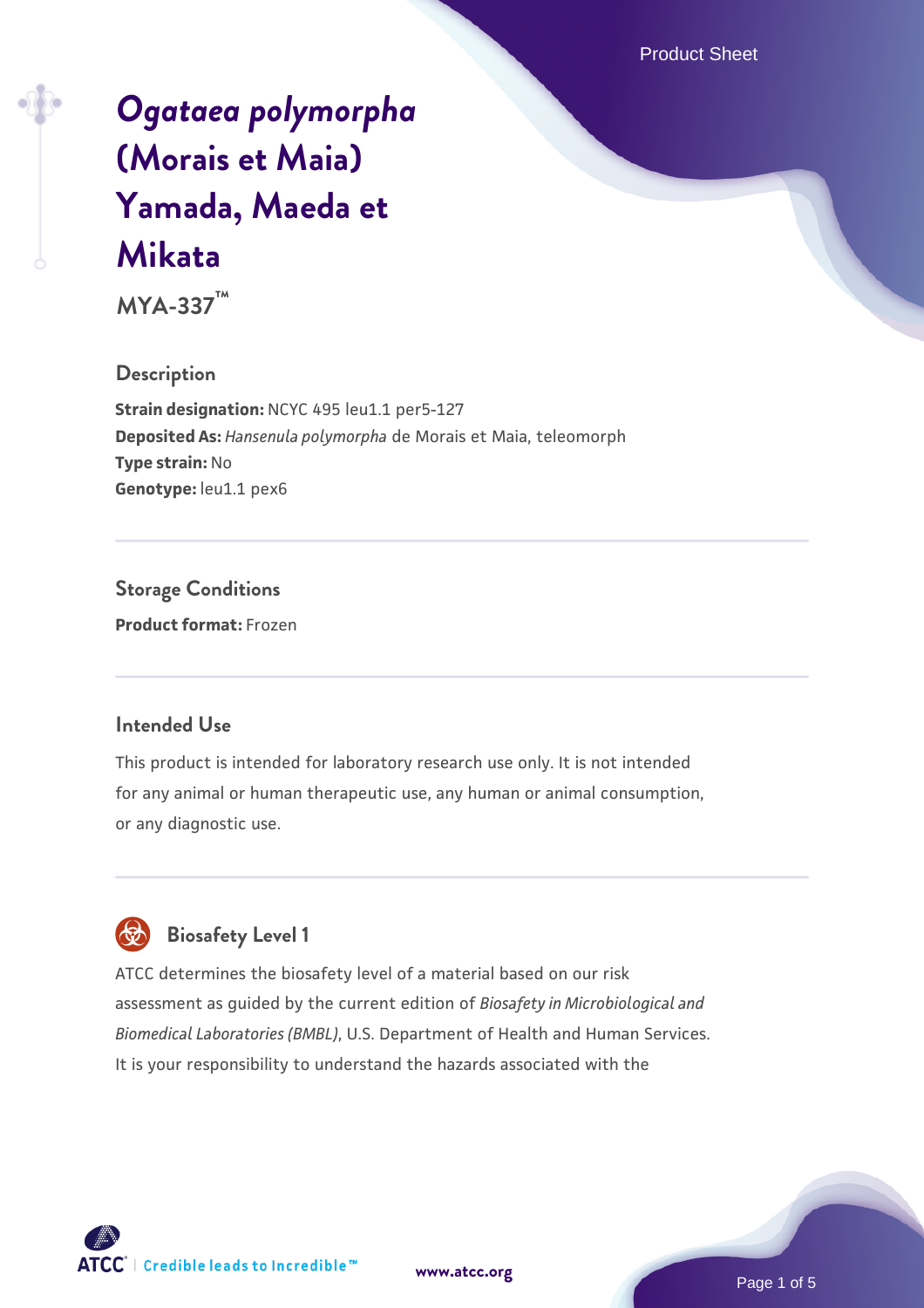**MYA-337**

material per your organization's policies and procedures as well as any other applicable regulations as enforced by your local or national agencies.

ATCC highly recommends that appropriate personal protective equipment is always used when handling vials. For cultures that require storage in liquid nitrogen, it is important to note that some vials may leak when submersed in liquid nitrogen and will slowly fill with liquid nitrogen. Upon thawing, the conversion of the liquid nitrogen back to its gas phase may result in the vial exploding or blowing off its cap with dangerous force creating flying debris. Unless necessary, ATCC recommends that these cultures be stored in the vapor phase of liquid nitrogen rather than submersed in liquid nitrogen.

## **Certificate of Analysis**

For batch-specific test results, refer to the applicable certificate of analysis that can be found at www.atcc.org.

## **Growth Conditions**

**Medium:**  [ATCC Medium 1245: YEPD](https://www.atcc.org/-/media/product-assets/documents/microbial-media-formulations/1/2/4/5/atcc-medium-1245.pdf?rev=705ca55d1b6f490a808a965d5c072196) **Temperature:** 25°C **Incubation:** Protocol: plus leucine (30 mg/L)

## **Material Citation**

If use of this material results in a scientific publication, please cite the material in the following manner: *Ogataea polymorpha* (Morais et Maia)

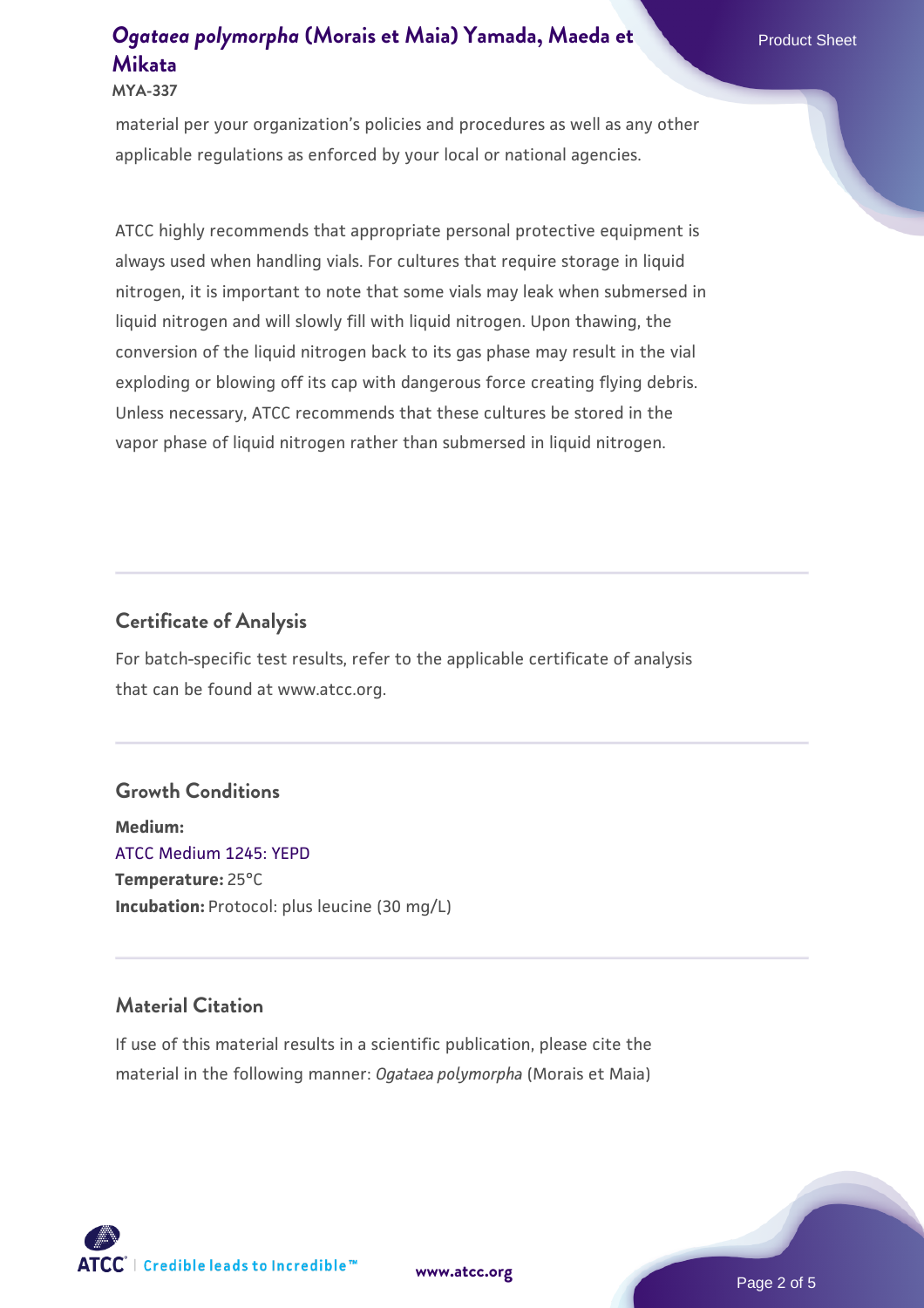**MYA-337**

Yamada, Maeda et Mikata (ATCC MYA-337)

#### **References**

References and other information relating to this material are available at www.atcc.org.

#### **Warranty**

The product is provided 'AS IS' and the viability of ATCC® products is warranted for 30 days from the date of shipment, provided that the customer has stored and handled the product according to the information included on the product information sheet, website, and Certificate of Analysis. For living cultures, ATCC lists the media formulation and reagents that have been found to be effective for the product. While other unspecified media and reagents may also produce satisfactory results, a change in the ATCC and/or depositor-recommended protocols may affect the recovery, growth, and/or function of the product. If an alternative medium formulation or reagent is used, the ATCC warranty for viability is no longer valid. Except as expressly set forth herein, no other warranties of any kind are provided, express or implied, including, but not limited to, any implied warranties of merchantability, fitness for a particular purpose, manufacture according to cGMP standards, typicality, safety, accuracy, and/or noninfringement.

#### **Disclaimers**

This product is intended for laboratory research use only. It is not intended for any animal or human therapeutic use, any human or animal consumption, or any diagnostic use. Any proposed commercial use is prohibited without a license from ATCC.

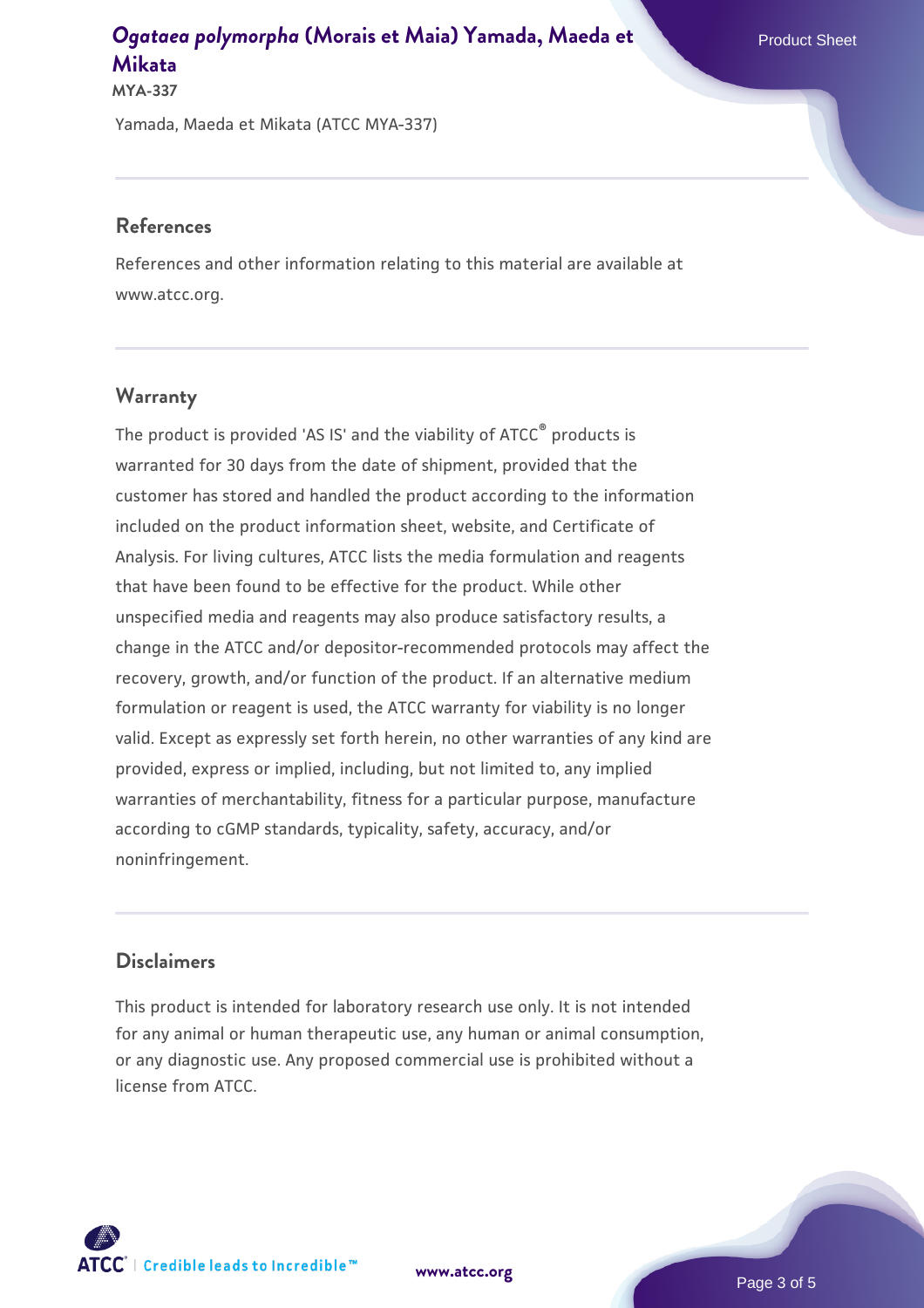**MYA-337**

While ATCC uses reasonable efforts to include accurate and up-to-date information on this product sheet, ATCC makes no warranties or representations as to its accuracy. Citations from scientific literature and patents are provided for informational purposes only. ATCC does not warrant that such information has been confirmed to be accurate or complete and the customer bears the sole responsibility of confirming the accuracy and completeness of any such information.

This product is sent on the condition that the customer is responsible for and assumes all risk and responsibility in connection with the receipt, handling, storage, disposal, and use of the ATCC product including without limitation taking all appropriate safety and handling precautions to minimize health or environmental risk. As a condition of receiving the material, the customer agrees that any activity undertaken with the ATCC product and any progeny or modifications will be conducted in compliance with all applicable laws, regulations, and guidelines. This product is provided 'AS IS' with no representations or warranties whatsoever except as expressly set forth herein and in no event shall ATCC, its parents, subsidiaries, directors, officers, agents, employees, assigns, successors, and affiliates be liable for indirect, special, incidental, or consequential damages of any kind in connection with or arising out of the customer's use of the product. While reasonable effort is made to ensure authenticity and reliability of materials on deposit, ATCC is not liable for damages arising from the misidentification or misrepresentation of such materials.

Please see the material transfer agreement (MTA) for further details regarding the use of this product. The MTA is available at www.atcc.org.

## **Copyright and Trademark Information**

© ATCC 2021. All rights reserved. ATCC is a registered trademark of the American Type Culture Collection.

## **Revision**